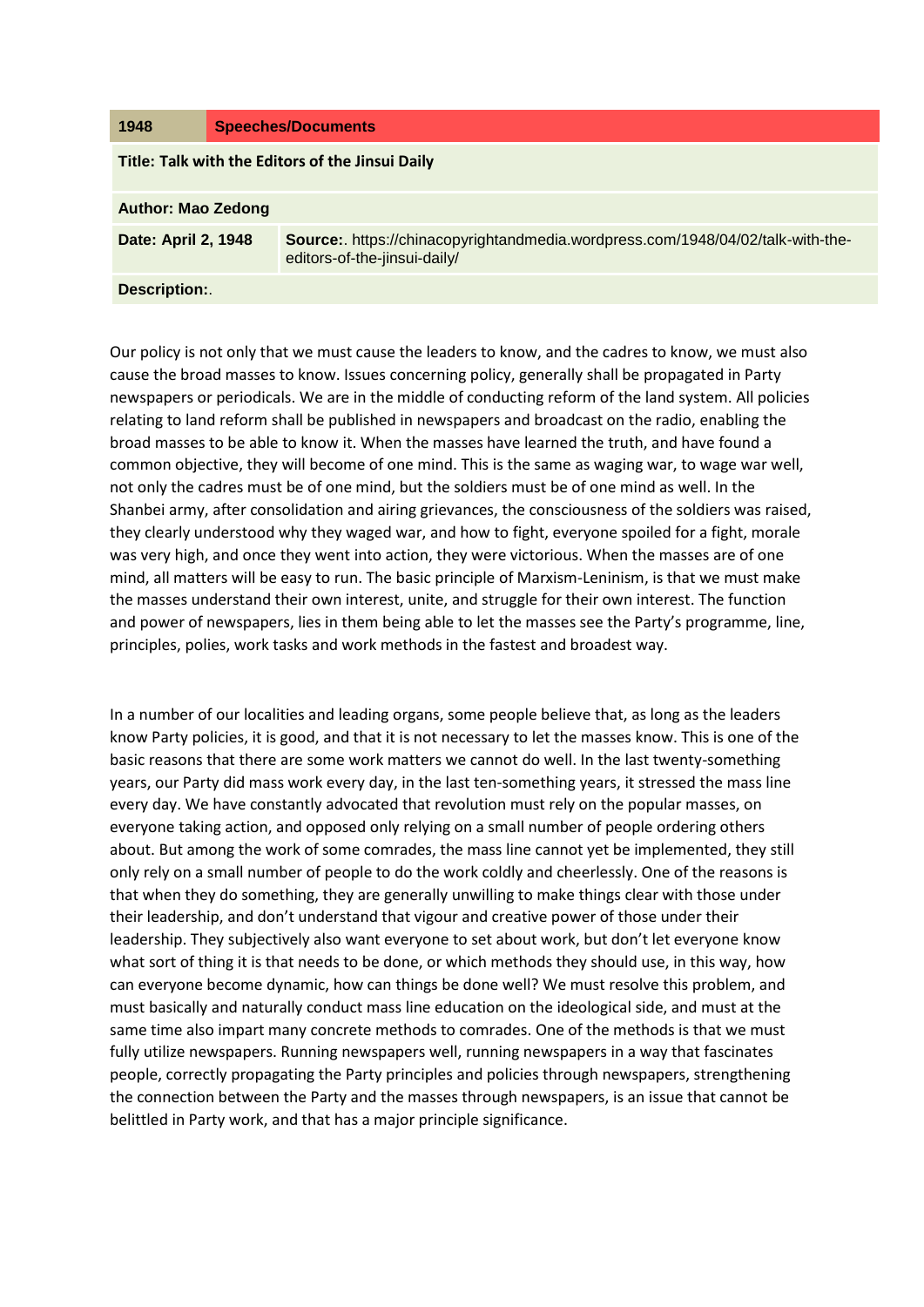The comrades run newspapers. Your work is to educate the masses, let the masses know their interest, their tasks and the Party principles and policies. Running newspapers is the same as running other matters, they must al be earnestly run before they can be run well, and before they have vitality. Our newspapers must also rely on everyone to run them, rely on the whole body of the popular masses to run them, rely on the whole Party to run them, and cannot only rely on a small amount of people and be run with closed doors. Our newspapers discuss the mass line every day, but the work of newspapers themselves, however, often has not implemented the mass line. For example, there often are misprints in newspapers, this is because eliminating misprints has bot earnestly been treated as something to do. If we adopt mass line methods, and there are misprints in newspapers, we assemble the personnel of the entire newspaper publisher, don't talk about other things, and only talk about this thing, clarify the circumstances of the error, the causes of the error to occur, the method to eliminate the error, and require everyone to earnestly pay attention. If this is done three to five times, it will certainly cause the error to be rectified. Small matters must be handled like this, large matters must also be handled like this.

Being good at changing Party policy into actions of the masses, being good at our every single activity and every single struggle, requires that not only leading cadre understand matters, but also that the broad masses can all understand, and all grasp matters, this is a Marxist-Leninist art of leadership. Whether we make mistakes in our work, the limits of that are also here. Matters that the masses are unwilling to do, and that we insistently demand and lead them to do, can only result in defeat. If we face times where the masses are not yet conscious, and want to launch the assault, it would be adventurism. The mistake of Chen Duxiu opportunism, is that it lagged behind the extent of the consciousness of the masses, and could not lead the masses to advance, but even opposed the advance of the masses. There are still many comrades who do not understand these problems. Our newspapers must propagate these viewpoints well, enabling everyone to understand them.

News workers must first and foremost learn from the masses in order to educate the masses. The comrades are all intellectuals. Intellectuals often don't understand matters, they often do not have experience of real matters, or very little experience. You don't understand very well the booklet formulated in 1933 of "How to Analyze the Rural Class"; in this point, peasants are stronger than you, and it only needs to be briefly explained to them, and they will understand it. There are more than 180 peasants in both districts of Guo County, after five days of meeting, many problems in land allocation had been resolved. If your editorial department come to discuss these questions, I'm afraid that matters will not be resolved in two weeks. The reason is very simple, you don't understand these issues. If you want to change not understanding into understanding, you have to go and do, and watch, this is learning. The comrades in newspaper publishers shall in turn go out to participate in mass work for a period of time and participate in land reform work for a period of time, this is very necessary. At times where you have not yet gone out to participate in mass work, you also should read and listen more materials relating to mass campaigns, and put in energy to research these materials. Our slogan for training troops is: "officials teach troops, troops teach officials, troops teach troops." There are many soldiers with real experience in waging war. Those in official positions must learn from soldiers, and change other people's experiences into their own, this expands their abilities. The comrades in news organizations must also regularly reflect materials coming from above downwards for study, and slowly enrich their real knowledge, making them become experienced persons. Only in this way can your work be done well, and will you be able to bear the task of educating the masses.